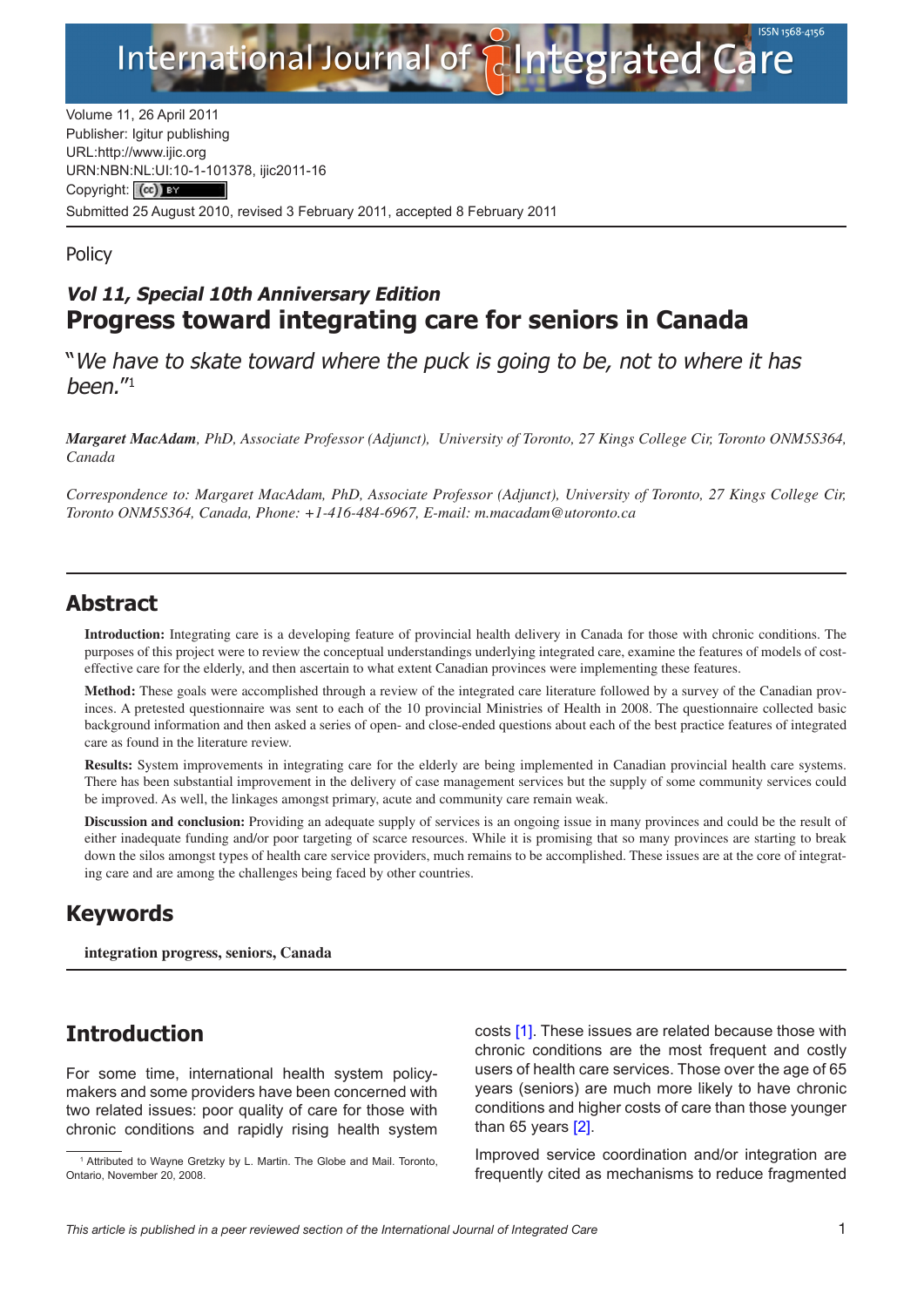care and dissatisfaction for those with chronic condition while improving cost-effectiveness and outcomes [\[3\]](#page-8-0). As has been observed in many articles, improving the quality and efficiency care for those with chronic conditions represents a complex shift for health care systems [[4](#page-8-0)]. Thus, change is not expected overnight. The purpose of this paper is to examine progress toward integrating care for elderly people in Canadian provinces.

### **Background**

In Canada, government is structured as a confederation with significant constitutional responsibilities for social and health policy being the responsibility of the 10 provincial governments and three territories. Although the organization and delivery of health services fall within the jurisdictional powers of the provinces, the provinces rely on the federal government to assist with financing health care. The key piece of federal legislation governing requirements for federal financial participation in health is the Canada Health Act which sets forth two categories of service: insured services that include primary medical care and acute care, and extended health services that include residential long-term care, home care, adult residential care, and ambulatory health services. Only the insured services are covered by the five principles of the Act (universality, accessibility, public administration, portability and comprehensiveness). Supportive social services, such as adult day care are funded through another piece of federal legislation, the Canada Health and Social Transfer Act. Because funding for health services, broadly speaking, comes from different sources with differing legislative requirements, and there are varying social, economic and political issues amongst the provinces which affect their ability finance and deliver health care, each province has developed its own terms and conditions under which health and social care services will be provided. In spite of these differences, all provinces, like many countries in the developed world, are struggling to reform their health care systems to achieve better patient outcomes for those with chronic conditions while managing both public expectations and public health care costs.

#### **Project purpose**

In an effort to gauge the extent to which Canadian provinces are moving toward integrated care systems for seniors, the activities of this project included a literature review, followed by a survey of provincial ministries of health.

# **Methods**

The following research questions were used to guide a review of the literature:

- What features characterize integrated models of care for seniors that have been evaluated and published in peer-reviewed journals?
- What features of integrated health and social care models are reported in national and international studies of system-level approaches to improving integration of care for seniors?
- What frameworks of care have been published, and what are their shared features and differences?

Studies and papers were sought through the academic health electronic databases (AgeLine, CINAHL, MED-LINE and Google Scholar), using a wide range of terms such as 'integration,' 'frameworks of care,' 'models of care,' 'coordination' and 'care of the elderly' or 'care of those with chronic conditions' or 'continuing care of the elderly.' In addition to articles from scholarly journals, the grey literature was searched through general electronic databases. The term *grey literature* refers to papers or reports published in non-peer-reviewed journals. Lastly, personal calls were made to experts in the field in search of additional reports.

Inclusion criteria for this review included:

- RCT or comparison group trails of models of integrated health and social care for seniors in peerreviewed journals, government websites or official evaluation reports;
- Articles about frameworks of health and social integrated care for seniors.

There were three parts to the literature review: a review of RCTs or comparison group trails of integrated care projects for frail seniors, a review of the features of integrated care models in the international literature, and lastly, a review of frameworks for integrated care. Upon the completion of the literature review, a survey of Canadian provinces (Ministries of Health) was undertaken to collect new information about the extent to which the provinces are implementing best practice features of integrated systems of care.2

# **Results of the literature review**

One of the key findings from the literature review was that integrated care is a process through which health policy goals can be accomplished; it is not an end in itself [[5](#page-8-0)]. It follows that there is no one approach to integrating health care; the approach taken depends upon

<sup>&</sup>lt;sup>2</sup> More detail can be found in  $[5, 6]$  $[5, 6]$  $[5, 6]$ .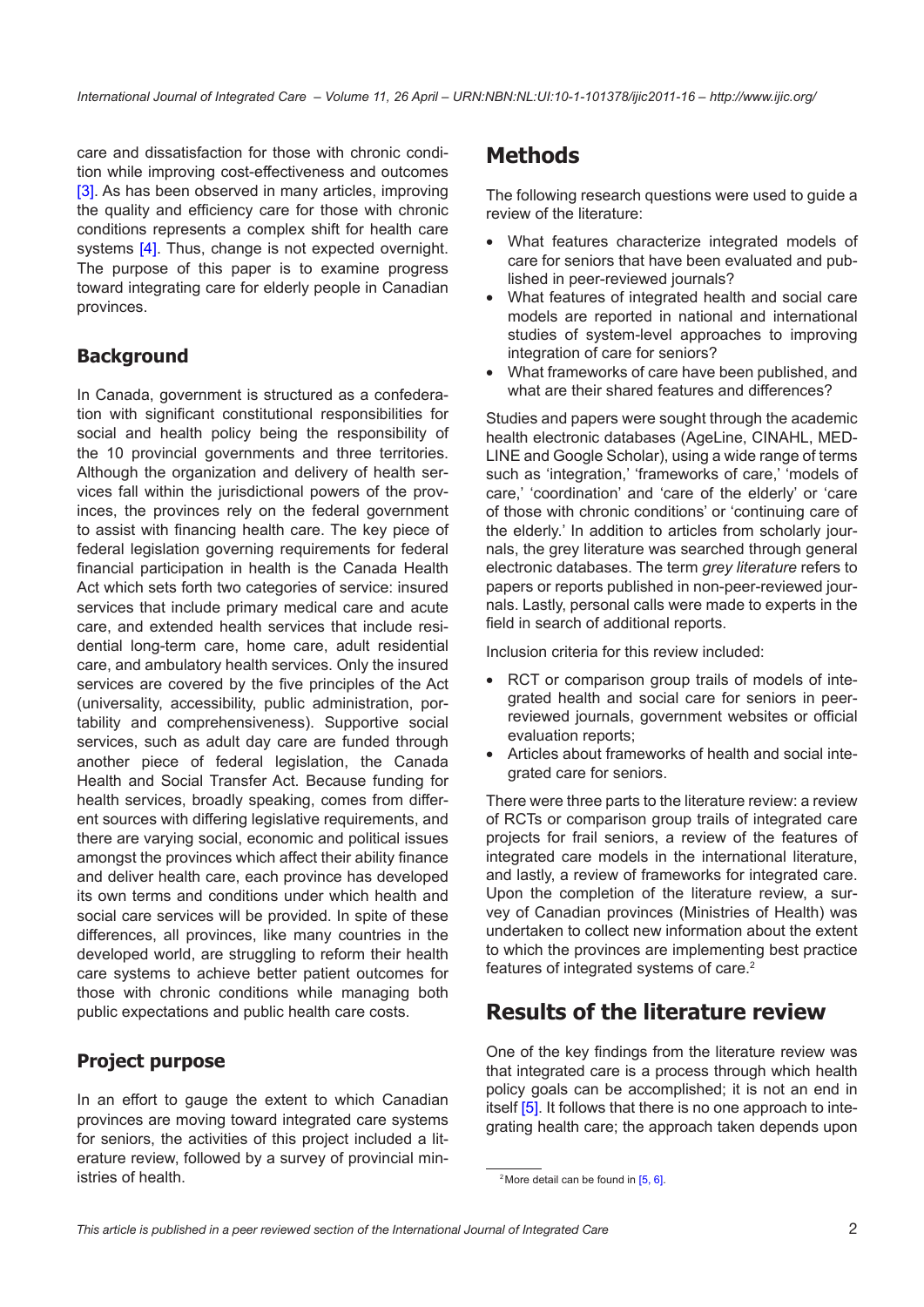the policy goal and the local context of service delivery relationships. One of the features of successful projects was that they had, from the outset, a clear goal. Typically, goals include improving access, quality and financial sustainability, often for a high-risk population, such as the frail elderly or medically fragile children [[5](#page-8-0)].

There have been few large RCT trials of integrated care for seniors. We found only seven studies that met our inclusion criteria. Each used a formal evaluation process including randomized assignment of subjects or developed a comparison group. The outcomes of interest in these projects included reductions in hospital and nursing home use, improvement in client satisfaction, and cost-effectiveness or cost savings, respectively.

In these studies, no single element of integrated models of care has been shown to be effective in and of itself. At a minimum, programs of integrated care for seniors that met their goals, use multidisciplinary care/ case management for seniors at risk of poor outcomes supported by access to a range of health and social services. Excellent leadership, decision tools, common assessment and care planning instruments and integrated data systems are commonly listed infrastructure supports for integrated care (Table 1). These features can be implemented in a variety of ways depending on the local context. As well some projects, such as the Program for All Inclusive Care of the Elderly (PACE) and Social HMO models, use financial incentives to change provider behaviour. In short, programs that achieved their goals use a variety of features.

**Table 1.** Summary table of shared project features, outcomes

The programs with the strongest<sup>4</sup> results (SIPA in Canada, Integrated Care in Italy, PACE in the United States and the Hospital Admission Risk Program in Australia) actively included either geriatricians or general practitioners (or both) in the projects.

The international literature contains a number of reports indicating that researchers in many countries are developing a consensus about the features of integrated health and social care models. The reports indicate a number of similarities congruent with the findings from evaluated integrated care programs: for example, the importance of cross-sectoral and crossprofessional linkages for collaborative care planning; the use of multidisciplinary case/care management supported by shared assessment information, information technology and decision support; and, lastly, the development of appropriate financial and other incentives to encourage the involvement of organizations and professionals in shared program goals [[13–17](#page-8-0)].

Lastly, the literature review examined papers containing conceptual frameworks of integrated care. Frameworks are tools that can be used to guide the implementation of reforms. Local or regional integration models should include framework features but combined in ways that are appropriate to the goal(s) of reform and local contextual features of care. We found four frameworks for integrated care [\[14](#page-8-0), [18](#page-8-0)–[20\]](#page-8-0).

The Hollander and Prince [[20\]](#page-8-0) framework is depicted [\(Figure 1\)](#page-3-0). It has three parts: philosophical and policy prerequisites that underlie ongoing support for integrated systems of care for those with disabilities; a set

| <b>Outcomes</b>                                                                                                  | <b>Features in common</b>                                                            | <b>Projects and country</b>                                                                                                                              | <b>Comments</b>                                                                                                                          |  |  |
|------------------------------------------------------------------------------------------------------------------|--------------------------------------------------------------------------------------|----------------------------------------------------------------------------------------------------------------------------------------------------------|------------------------------------------------------------------------------------------------------------------------------------------|--|--|
| Reduction in hospital use<br>• Case management<br>• Facilitated access to range of<br>health and social services |                                                                                      | <b>Hospital Admission Risk</b><br>Program Australia [7]<br>SIPA <sup>3</sup> , Canada [3]<br><b>PACE United States [8]</b><br>Integrated Care, Italy [9] | SIPA, PACE and Integrated<br>Care (Italy) all included<br>active physician involvement<br>and multidisciplinary case<br>management team. |  |  |
| Reduced use of nursing                                                                                           | • Case management                                                                    | SIPA, Canada [3]                                                                                                                                         | PACE and SHMO use                                                                                                                        |  |  |
| homes/long-term care                                                                                             | • Multidisciplinary team                                                             | PACE, United States [8]                                                                                                                                  | capitation payment. SIPA                                                                                                                 |  |  |
| homes                                                                                                            | • Active physician involvement<br>• Access to range of health<br>and social services | SHMO, United States [10, 11]<br>Integrated Care, Italy [9]                                                                                               | planned to evolve to capitation<br>payment.                                                                                              |  |  |
| Cost-effectiveness or<br>cost savings                                                                            | • Case management<br>• Facilitated access to range of<br>health and social services  | <b>Hospital Admission Risk</b><br>Program, Australia [7]<br>SIPA, Canada [3]<br>Integrated Care, Italy [9]                                               | There were indications of<br>cost-effectiveness in the<br>Coordinated Care Trials,<br>Round 2.                                           |  |  |
| Increased client<br>satisfaction, quality of life                                                                | • Case management<br>• Facilitated access to range of<br>health and social services  | SIPA, Canada [3]<br>PACE, United States [8]<br>SHMO, United States [10, 11]<br>SA HealthPlus (Coordinated<br>Care Trials, Round 1),<br>Australia [12]    | SIPA involved no additional<br>cost to informal caregivers.                                                                              |  |  |

<sup>3</sup>SIPA=Services Intégrés pour les Personnes Agées Fragiles/Integrated Care for the Frail Elderly.

4Strongest results refer to those projects that accomplished their goals as measured in their evaluation.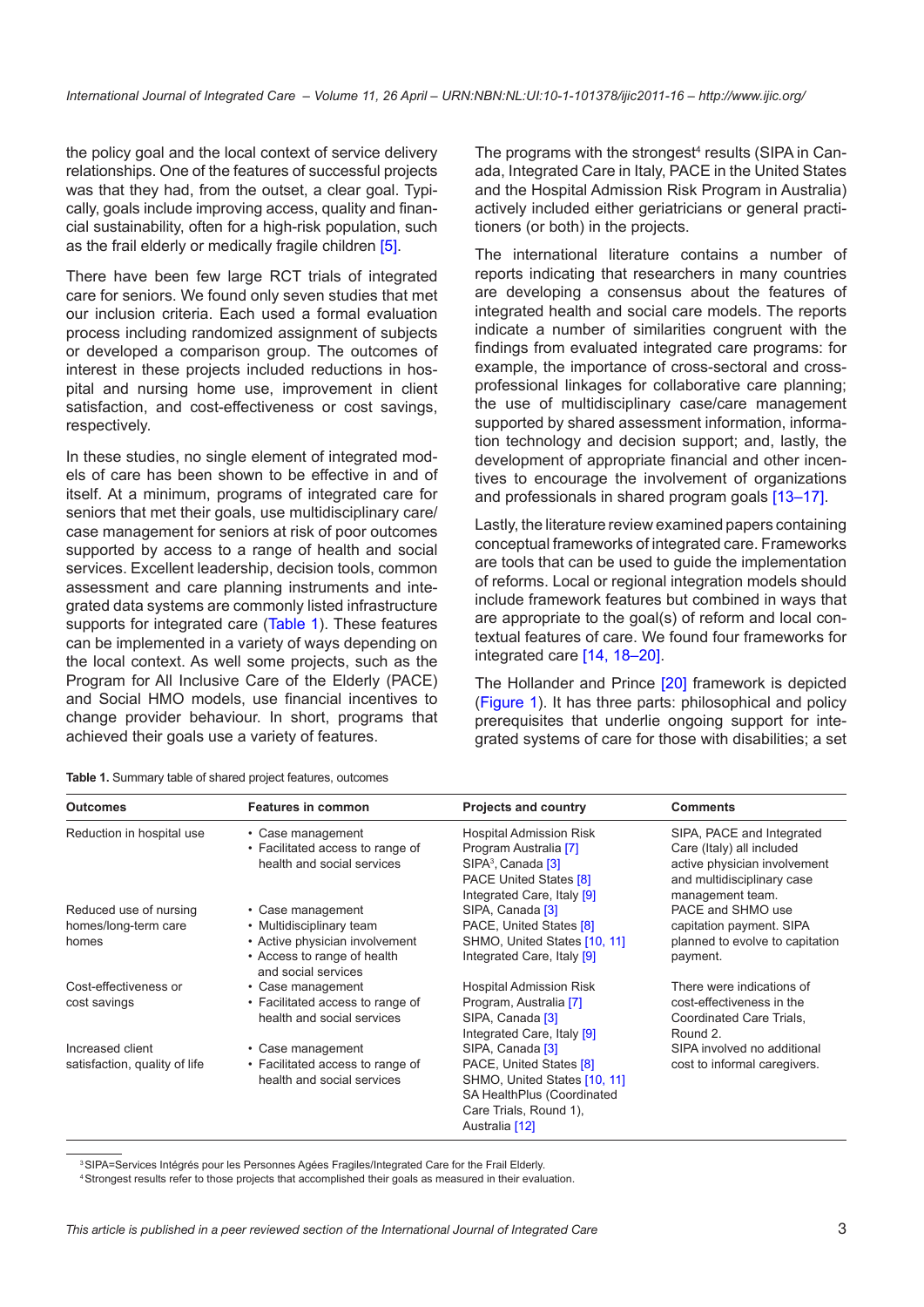<span id="page-3-0"></span>

Source: Hollander and Prince [20].



of best practices for organizing service delivery; and a set of mechanisms for coordination and linkage across the range of organizations and professionals involved in delivering continuing care services (see below). It uses a comprehensive community-based long-term care system as its frame of reference.

A comparison of the frameworks is presented in [Table](#page-4-0) [2](#page-4-0). The Hollander and Prince framework seemed to be the most developed, because it includes more features and depicts the linkage relationships among health and social care sectors. Therefore, it was used as the reference framework.

It can be seen that there are areas of agreement across the frameworks, especially with the Kodner and Spreeuwenberg framework and with Leutz in regard to clinical features. No model proposed as many features as Hollander and Prince. In general, most frameworks included similar administrative and clinical features and a number of the linkage features.

The Hollander and Prince framework, because it is more detailed and because it was developed in Canada using Canadian information, was selected to form the basis of a survey of provincial Ministries of Health.

### **Results of a survey of Canadian provinces**

The survey of provincial Ministries of Health was administered in the summer/fall of 2008. The survey was not sent to the northern territories which have very different social, political and economic characteristics than the provinces. The survey questions were pretested by the staff of the Ministry of Health in Alberta. Surveys were returned from nine of the 10 Canadian provinces. The province of Quebec did not respond to the survey; to obtain data from Quebec, the questionnaire was sent to the Regional Health Authority (RHA) in the Eastern Townships (L'Estrie RHA). In the case of Manitoba, the provincial response was incomplete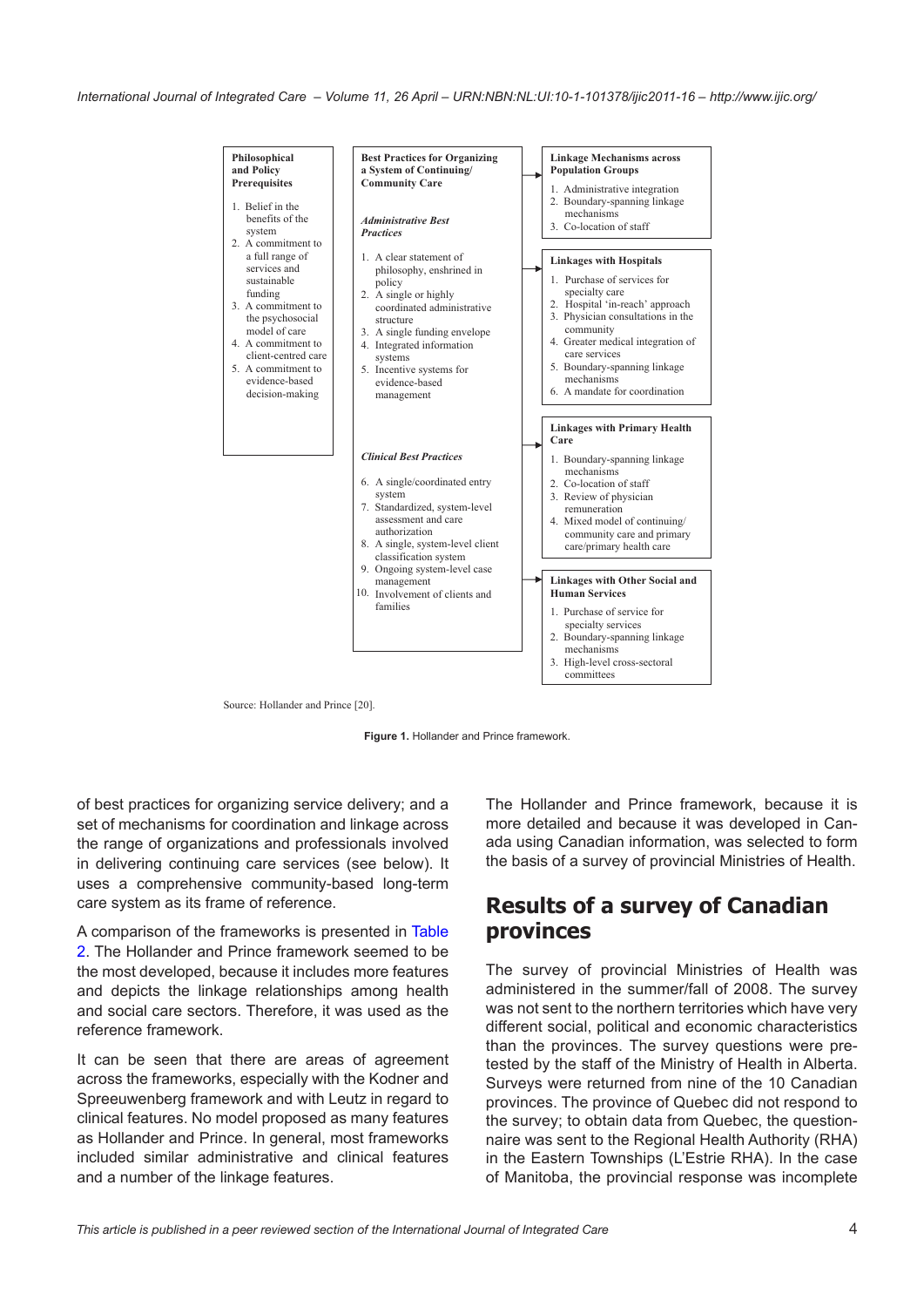<span id="page-4-0"></span>**Table 2.** Comparison of integration frameworks

| <b>Hollander and Prince</b>                                                                                                                                                                                                                                                                                     | Leutz                     | <b>Kodner and Spreeuwenberg</b>                           | <b>Banks</b>                                           |  |  |
|-----------------------------------------------------------------------------------------------------------------------------------------------------------------------------------------------------------------------------------------------------------------------------------------------------------------|---------------------------|-----------------------------------------------------------|--------------------------------------------------------|--|--|
| Philosophical and policy prerequisites<br>1. Belief in the benefits of the system<br>2. A commitment to a full range of services and<br>sustainable funding<br>3. A commitment to the psychosocial model of care<br>4. A commitment to client-centred care<br>5. A commitment to evidence-based decision-making | No mention                | No mention                                                | Yes                                                    |  |  |
| Administrative best practices<br>6. A clear statement of philosophy, enshrined in<br>policy                                                                                                                                                                                                                     | 6. No mention             | 6. No mention                                             | 6. Not mentioned as such<br>but implied                |  |  |
| 7. A single or highly coordinated administrative<br>structure                                                                                                                                                                                                                                                   | 7. No mention             | 7. Yes                                                    | 7. No mention                                          |  |  |
| 8. A single funding envelope                                                                                                                                                                                                                                                                                    | 8. No mention             | 8. Yes                                                    | 8. Coherent funding<br>systems                         |  |  |
| 9. Integrated information systems                                                                                                                                                                                                                                                                               | 9. Yes                    | 9. Yes                                                    | 9. Yes                                                 |  |  |
| 10. Incentive systems for evidence-based<br>management                                                                                                                                                                                                                                                          | 10. No mention            | 10. Common decision support<br>tools                      | 10. Yes, incentives and<br>sanctions                   |  |  |
| Clinical best practices                                                                                                                                                                                                                                                                                         |                           |                                                           |                                                        |  |  |
| 11. A single/coordinated entry system<br>12. Standardized system-level assessment and care<br>authorization                                                                                                                                                                                                     | 11. Yes<br>12.Yes         | 11. Yes<br>12. Yes                                        | 11. No mention<br>12. No mention                       |  |  |
| 13. A single, system-level client classification system                                                                                                                                                                                                                                                         | 13. No mention            | 13. No mention                                            | 13. No mention                                         |  |  |
| 14. Ongoing system-level case management                                                                                                                                                                                                                                                                        | 14. Yes                   | 14. Yes                                                   | 14. No mention                                         |  |  |
| 15. Communication with clients and families                                                                                                                                                                                                                                                                     | 15. No mention            | 15. Yes                                                   | 15. Support for caregivers                             |  |  |
| Linkage mechanisms                                                                                                                                                                                                                                                                                              |                           |                                                           |                                                        |  |  |
| 16. Administrative integration                                                                                                                                                                                                                                                                                  | 16. No mention            | 16. Consolidation/decentralization<br>of responsibilities | 16. No mention                                         |  |  |
| 17. Boundary-spanning linkage mechanisms<br>18. Co-location of staff                                                                                                                                                                                                                                            | 17. Yes<br>18. No mention | 17. Yes<br>18. Yes                                        | 17. No mention but implied<br>18. No mention           |  |  |
| Linkages with Hospitals                                                                                                                                                                                                                                                                                         |                           |                                                           |                                                        |  |  |
| 19. Purchase of services for specialty care                                                                                                                                                                                                                                                                     | 19. No mention            | 19. Yes                                                   | 19. No mention                                         |  |  |
| 20. Hospital 'in-reach'                                                                                                                                                                                                                                                                                         | 20. No mention            | 20. No mention                                            | 20. No mention                                         |  |  |
| 21. Physician consultations in the community                                                                                                                                                                                                                                                                    | 21. No mention            | 21. Jointly managed care services                         | 21. No mention                                         |  |  |
| 22. Greater medical integration of care services                                                                                                                                                                                                                                                                | 22. No mention            | 22. Jointly managed care services                         | 22. Awarding responsibilities<br>to integrate services |  |  |
| 23. Boundary-spanning linkage mechanisms                                                                                                                                                                                                                                                                        | 23. Yes                   | 23. Yes                                                   | 23. No mention                                         |  |  |
| 24. A mandate for coordination                                                                                                                                                                                                                                                                                  | 24. No mention            | 24. Strategic alliances or care<br>networks               | 24. Awarding responsibilities<br>to integrate          |  |  |
| Linkages with Primary Care/Primary Health Care                                                                                                                                                                                                                                                                  |                           |                                                           |                                                        |  |  |
| 25. Boundary-spanning linkage mechanisms                                                                                                                                                                                                                                                                        | 25. No mention            | 25. Yes                                                   | 25. No mention but implied                             |  |  |
| 26. Co-location of staff                                                                                                                                                                                                                                                                                        | 26. No mention            | 26. Yes                                                   | 26. No mention                                         |  |  |
| 27. Review of physician remuneration                                                                                                                                                                                                                                                                            | 27. No mention            | 27. No mention                                            | 27. Resourcing integration                             |  |  |
| 28. Mixed model of continuing/community care and<br>primary care/primary health care                                                                                                                                                                                                                            | 28. No mention            | 28. Strategic alliances or care<br>networks               | 28. No mention                                         |  |  |
| Linkages with Other Social and Human Services                                                                                                                                                                                                                                                                   |                           |                                                           |                                                        |  |  |
| 29. Purchase of service for specialty services                                                                                                                                                                                                                                                                  | 29. No mention            | 29. Joint purchasing<br>Commissioning                     | 29. Resourcing integration                             |  |  |
| 30. Boundary-spanning linkage mechanisms                                                                                                                                                                                                                                                                        | 30. No mention            | 30. Yes                                                   | 30. No mention but implied                             |  |  |
| 31. High-level cross-sectoral committees                                                                                                                                                                                                                                                                        | 31. Yes                   | 31. Inter-sectoral planning                               | 31. No mention                                         |  |  |

because some aspects of the survey were felt to be the responsibility of the provincial RHAs. A survey was sent to the Winnipeg RHA, which provided regional information.5

The survey contained both open and closed-ended questions. The questions were about the progress of the province in implementing the features listed in the Hollander and Prince framework. The survey was comprised of open and close-ended questions with many opportunities for clarification of responses. A copy of the questionnaire is available [\[6\]](#page-8-0). While the responses to the survey were typically prepared by staff, the senior staff member responsible for continuing care reviewed the completed surveys before they were submitted to the researcher.

<sup>5</sup>With the devolution of authority to RHAs, health systems appear to be becoming more diverse within provinces. For example, provincial respondents indicated that features of integrated care vary across RHAs within their province. At the time of the survey, all provinces except Prince Edward Island had RHAs [Ontario's Local Area Health Networks (LHINs) are a version of RHAs]. After the survey was administered Alberta collapsed its RHAs into a provincewide health service board.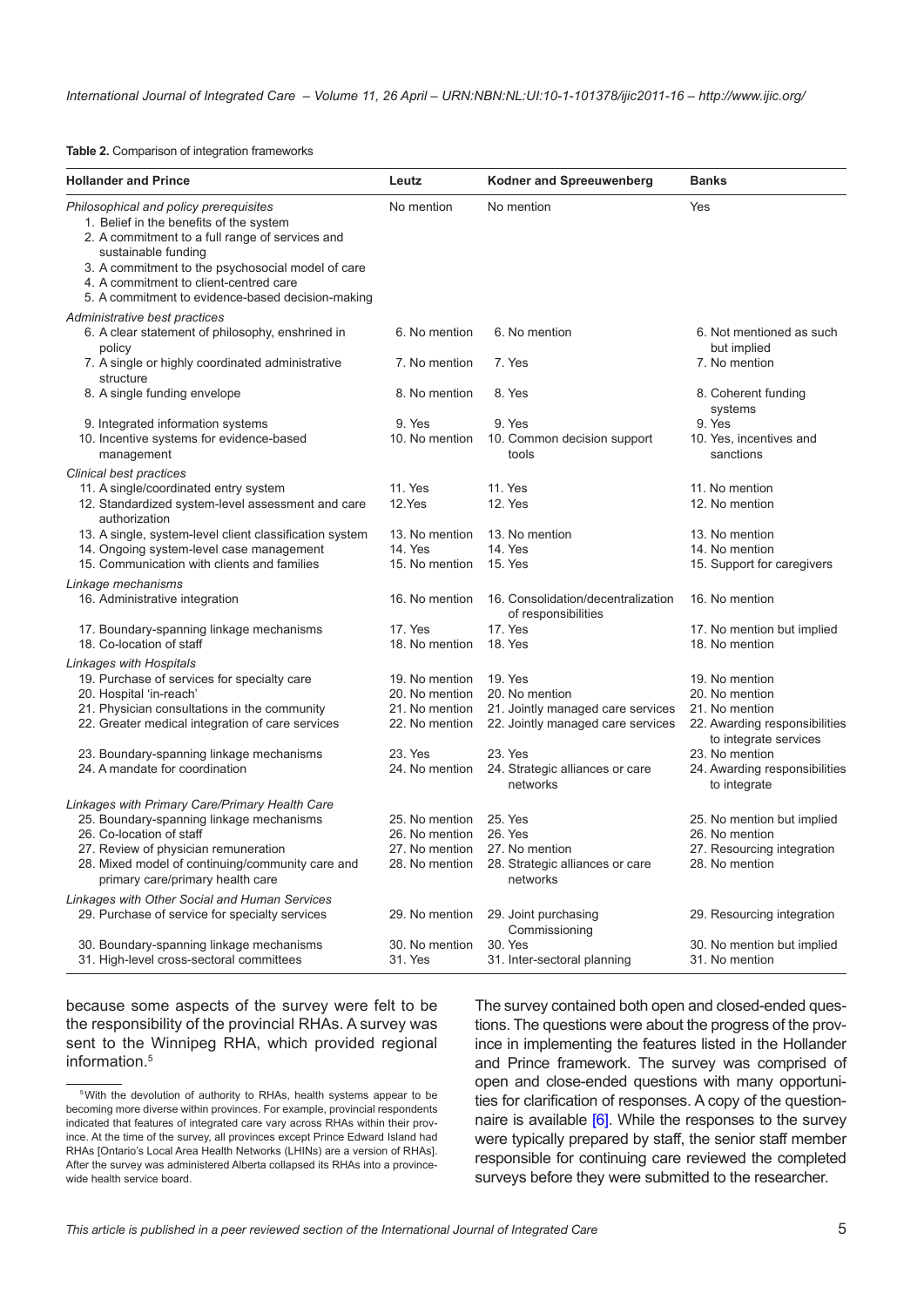Contextual information on the utilization of nursing home and home care services was collected in the initial survey questions, supplemented with census information from Statistics Canada. Access to a broad range of institutional and community services is an underlying requirement for integrated care programs for the frail elderly [[16, 21](#page-8-0)] among many others.

#### **Nursing Home6 Bed Supply and Utilization**

There are about 151,979 nursing home beds in the nine provinces responding to the survey. Manitoba appears to have a larger supply of nursing home beds per senior (aged 65 years and over) than other provinces. All provinces and the RHA in Quebec, except Ontario, reported that they are increasing their nursing home bed supply (Table 3).

#### **Access to and range of home care services**

Some provinces (British Columbia, Nova Scotia and Prince Edward Island) serve less than 10% of their 65 plus population in their home care programs while Ontario and New Brunswick serve about 18.4% of those aged 65 years and above (Table 4).

Among a list of home care services that the literature indicates should be part of the basket of services,<sup>11</sup> all provinces offer nursing, personal support, respite care and palliative care. Most also offer rehabilitation services, equipment and supplies, day programs, homemaking/housekeeping, meals, and self directed care. Few offer transportation or supportive housing as part of the home care program. Every province indicated that there were waiting lists for one or more home care services. Wait lists were most common for rehabilitation, personal support, day programs, homemaking and meals [[6](#page-8-0)].

It appears that the provinces are having difficulty in maintaining an adequate supply of both home care and nursing home services because there are waiting lists for both of them. The home care services with wait lists varied by province but five provinces (50%) indicated wait lists for rehabilitation, personal care, and respite care. Home care service shortages may be a contributing factor to applications for nursing home placement.

In summary, one of the challenges facing policy makers is to ascertain the most effective balance between in-home and residential care. Providing too many nursing home beds leads to over utilization of an expensive service while providing too few beds leads to problems in managing hospital emergency rooms, inpatient flow and home and community care budgets. As well, long

Table 3. Nursing home (NH) bed supply<sup>7</sup>

|                                | ВC    | AВ    | <b>SK</b> | <b>MB</b> | ΟN     | <b>QC/RHA</b> | <b>NB</b> | NS    | PЕ   | <b>NL</b> |
|--------------------------------|-------|-------|-----------|-----------|--------|---------------|-----------|-------|------|-----------|
| No. of seniors $8(000)$ s)     | 617.8 | 361.9 | 148.3     | 160.8     | 1685.7 | 47.9          | 108.6     | 138.4 | 20.1 | 70.6      |
| No. of $NH^*$ beds (000s)      | 29.6  | 14.0  | 8.6       | 9.8       | 75.9   | 1.5           | 4.4       | 5.9   | 1.0  | 2.7       |
| Beds per 1000 65+ pop.         | 47.9  | 38.7  | 58.0      | 60.9      | 45.0   | 31.3          | 40.5      | 42.6  | 50.0 | 38.2      |
| Planning to build more NH beds | Yes   | Yes   | Yes       | Yes       | No     | Yes           | Yes       | Yes   | Yes  | Yes       |

**Table 4.** Home care utilization

|                                                             | <b>BC</b> | AВ     | <b>SK</b>    | MВ     | ON        | <b>QC/RHA</b> | <b>NB</b> | <b>NS</b> | <b>PE</b> | <b>NL</b> |
|-------------------------------------------------------------|-----------|--------|--------------|--------|-----------|---------------|-----------|-----------|-----------|-----------|
| No. of seniors (000's)                                      | 617.8     | 361.9  | 148.3        | 160.8  | 1685.7    | 47.9          | 108.6     | 138.4     | 20.1      | 70.6      |
| No. of seniors served by home care<br>services <sup>9</sup> | 54.600    | 56,000 | 25,745 (60+) | 27.227 | 310.48610 | 6204          | 20,000    | 11.759    | 1200      | <b>NA</b> |
| Percent of seniors 65+ served by<br>home care program       | 8.8%      | 15.5%  | 174%         | 16.8%  | 18.4%     | 12.9%         | 18.4%     | $8.4\%$   | 5.9%      | NA.       |

<sup>6</sup>The provinces use a variety of terms to describe their residential long-term care services. In this survey, the term 'nursing home' is used to refer to licensed requlated facilities that provide medical, nursing and personal care services in addition to meals, housekeeping, laundry, social, spiritual and other services. Some provinces (British Columbia and Alberta, for example) provide public support for a residential option that includes supportive services for seniors who do not need the more intensive care provided by nursing homes (assisted living); others such as Ontario also have a more intensive level of care called a chronic disease hospital. This survey does not capture the availability of other residential care options, such as assisted living or chronic disease hospitals.

<sup>7</sup>BC=British Columbia, AB=Alberta, SK=Saskatchewan, MB=Manitoba, ON=Ontario, QC=Quebec, RHA=Regional Health Authority, NB=New Brunswick, NS=Nova Scotia, PE=Prince Edward Island, NL=Newfoundland and Labrador.

<sup>8</sup>Statistics Canada [\[22\].](#page-8-0)

 $9$  [\[23\]](#page-8-0).

<sup>10</sup>Ontario survey information was adjusted to subtract the clients served by the placement coordination units in order to make the Ontario figures comparable with those from other provinces.

11The service list included nursing, rehabilitation, equipment and supplies, personal support, day programs, homemaking/housekeeping, transportation, meals, palliative care, respite care, supportive housing, self-directed care, and other.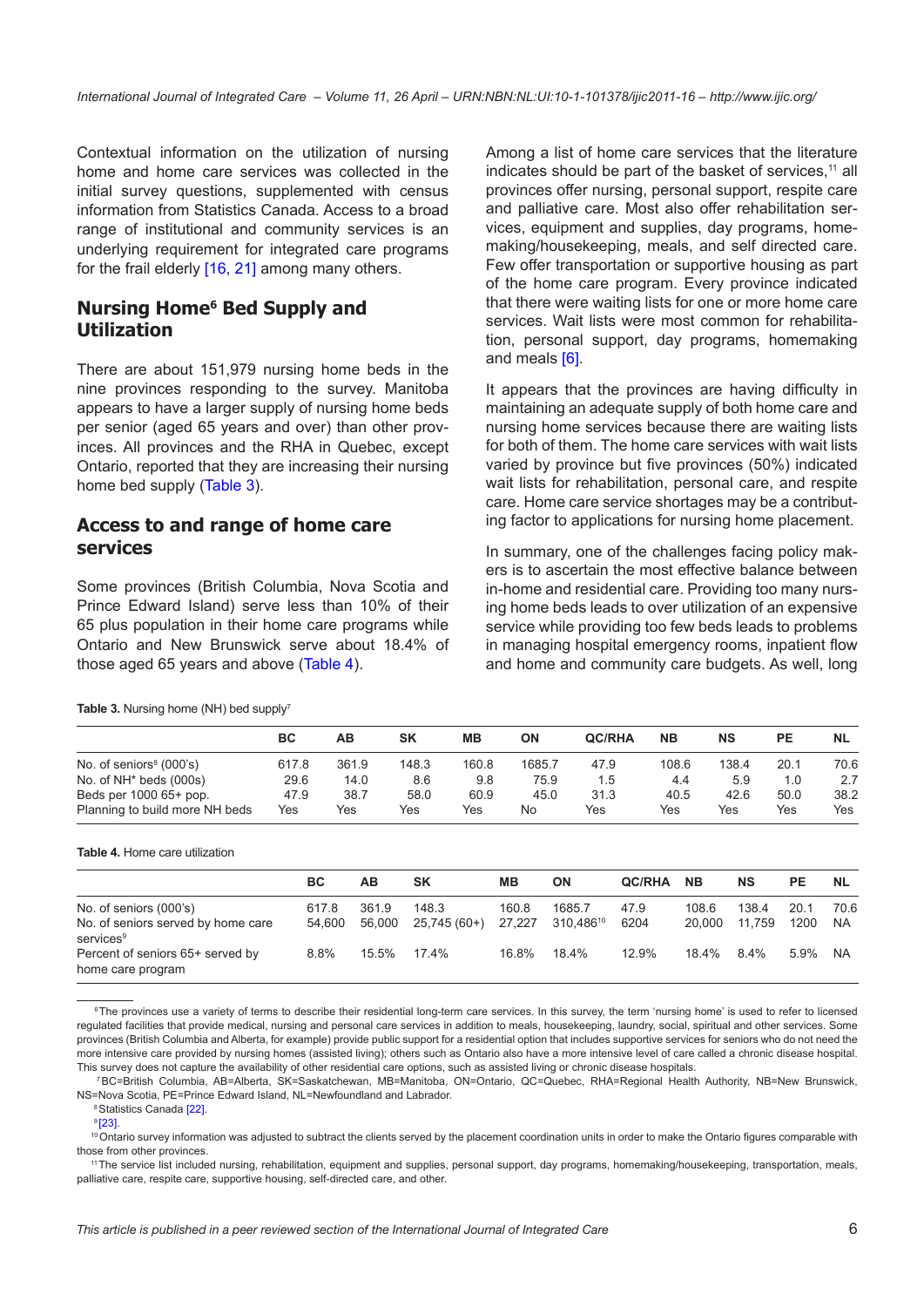waits lists for nursing home places can develop with the result of increasing the reliance on family members.

Wait lists of home care and nursing home services may also be a function of a shortage of human and/ or financial resources. And it is quite likely that wait lists could be a function of poor targeting of services because there is little information available to case managers about which services are most effective for which clients.

The second section of the survey assessed the extent to which provinces are implementing the features of the Hollander and Prince framework. It also asked questions about how important each of the framework features are to provincial decision-makers.

#### **Acceptance of philosophical and policy prerequisites**

The results indicate that provincial governments are supportive of the philosophical and policy requisites of the selected integrated care framework. The survey contained questions about each of the areas listed below.

#### **Administrative best practices**

Almost every province agreed that most of the administrative best practices are very important, but no province has implemented all of the administrative features. For example, one of the key features of integrated care systems is the availability of integrated information systems. Although all provinces reported that this feature is either very or somewhat important, none reported having a fully integrated information system. Additionally, most provinces do not have a single funding envelope for care for seniors, but those with RHAs have a single funding envelope for health services for their populations. None has an incentive system for evidence-based decision-making (but only four provinces think that this feature is very important). Only five provinces reported that they have a single administra-tive structure for continuing care services [[6](#page-8-0)].

These results seem to indicate that most provinces have vet to align their administrative structures, enablers and incentives to support a more effective integrated care system.

#### **Clinical best practices**

Provinces have been more successful in implementing clinical best practice features. Seven provinces indicated that they have a single or coordinated entry system to care; almost all (nine) have province-wide assessment and care authorization instruments; seven have system-level client classification systems; six have ongoing system-level case management; and they all have mechanisms for communicating with families [[6](#page-8-0)].

#### **Linkage mechanisms**

The provinces are far less developed with regard to the boundary-spanning or linkage mechanisms of integrated care health systems, as shown in the following examples.

- *Administrative Linkage Mechanisms across Population Groups:* Half of the provinces do not think that this feature of the framework is important. Only two reported that they have this feature, although four reported that they have staff whose job description includes acting as access points to people from other populations [\[6\]](#page-8-0).
- *Linkages with Hospitals:* Eight provinces have implemented co-location of home care case managers in hospitals. Half reported that they have physicians who make home visits to frail elders to avoid hospitalizations. Only the RHA in Quebec reported that the home care system is responsible for paying for hospital alternative level of care (ALC) days. This is becoming a common feature of some European systems, which view ALC days as a failure of the residential and community care system [\[6\]](#page-8-0).
- *Linkages with Primary Health Care:* Five provinces report that physician remuneration is appropriate for care of the frail elderly and four provinces indicate that physicians are adequately remunerated for home visits. Only Ontario reported that home care case managers are located in primary care offices, in some parts of the province. The Quebec RHA and PEI reported that there are physicians associated with the home care program to coordinate with client primary care physicians [[6](#page-8-0)].
- *Linkages with Other Social and Human Services:* Half of the provinces have an organized approach to eligibility for various levels of housing with supportive services. Only six report having a system for high-level planning of service supply for seniors needing coordinated care [[6](#page-8-0)].

Given the importance of effective linkages across hospitals, primary care and other human services, it would appear that this is an area for greater attention by the provinces.

[Table 5](#page-7-0) indicates our assessment of the areas of strengths and weaknesses in provincial implementation of the best practice features of the integrated continuing care framework.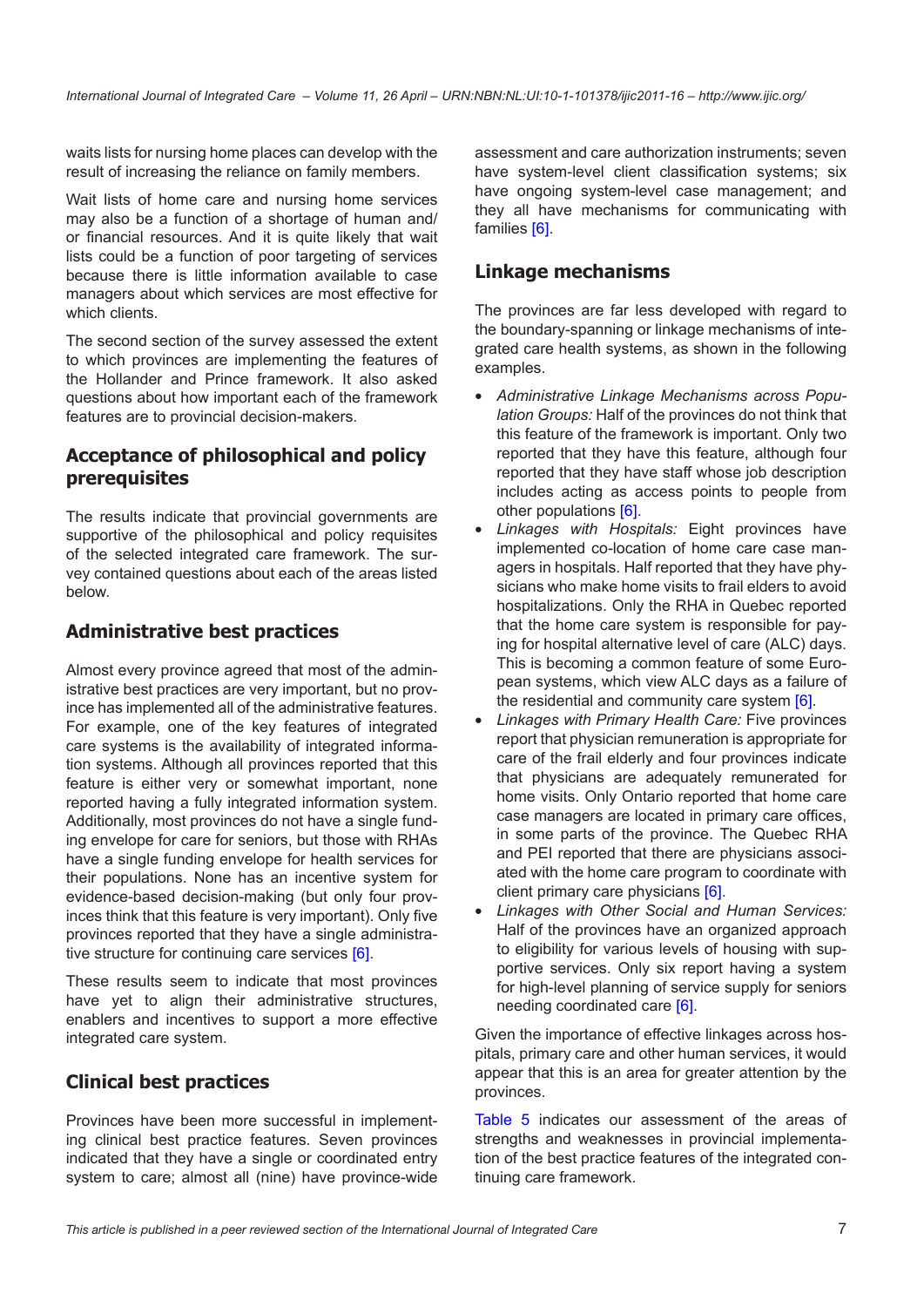<span id="page-7-0"></span>

| Table 5. Provincial implementation summary assessment |  |
|-------------------------------------------------------|--|
|-------------------------------------------------------|--|

| <b>Framework</b>                              | <b>Provincial progress</b> | <b>Comments</b>                                        |
|-----------------------------------------------|----------------------------|--------------------------------------------------------|
| Philosophical and policy prerequisites        | Strong                     | Provinces generally support the prerequisites          |
| Administrative features                       | Mixed                      | Some best practice features have been implemented      |
| Clinical features                             | Quite strong               | A number of best practice features have been implement |
| Linkage Mechanisms across Population Groups   | Weak                       | Few best practice features have been implemented       |
| Linkages with Primary Health Care             | Weak                       | Few best practice features have been implemented       |
| Linkages with Hospitals                       | Weak                       | Few best practice features have been implemented       |
| Linkages with Other Social and Human Services | Mixed                      | Few best practice features have been implemented       |

In summary, many provinces have waiting lists for at least some residential and community-based services; thus case managers may not be able to implement optimal care plans for frail elders. With regard to implementing the best practice features of integrated care models, there has been slower and uneven progress. The areas of weakest implementation include organizing administrative features which support integration, such as interoperable information systems, and in the development of linkage mechanisms across service sectors. Given the importance of both effective administrative practices and effective linkages across hospitals, primary care and other human services, it would appear that these are areas for greater attention by provinces.

### **Discussion**

All Canadian provincial governments are investing in home and community care services as one part of their health reform agendas. In doing so, they are responding to a number of factors: the aging of the population, the need to provide support for family caregivers, the importance of reducing preventable utilization of both acute and residential long-term care resources, and the need to make the most effective use of technological advances that have made it possible to care for people in the community who once would have had no option but to be in hospital or residential long-term care. The results of this survey indicate that increased investment in best practice features might ensure quality of care for seniors while reducing fragmentation and waste. Our finding that there are waiting lists for both home and residential nursing home care is a significant issue. Available resources are not keeping up with population growth and/or are not being targeted to those most in need.

A key question emanating from these results concerns the barriers that might be preventing provinces from moving more quickly to implement such key features are shared information systems. These barriers include, but may not be limited to, competing pressures for funding from other health care sectors, human resource issues, difficulties in implementing linkages with the primary care and hospital sectors in particular, and/or lack of flexibility over budget allocations across sectors. Another barrier may also be the paucity of conclusive findings about cost-effectiveness of integrated care models [[13\]](#page-8-0) which could cause hesitation on the part of policy makers.

This study did not closely examine a number of areas; for example, progress amongst primary care practioners and hospitals in implementing effective chronic disease care plans, and the impact of community service supply shortages on effective use of hospital services. As well, administrating the same survey to health providers might have produced very different results. Lastly, although the framework calls for involvement of family caregivers, this study did not collect data about the ways in which the provinces are engaging family caregivers.

Over all, these findings indicate that Canadian provinces are actively working toward improving healthy system integration for seniors; over time these steps will improve the quality of care for today's seniors while preparing the country for the challenges that the 'baby boom' cohort will bring to the Canadian health care system.

### **Reviewers**

**Dennis L. Kodner**, Prof., Dr., Center for Gerontology and Geriatrics, New York, College of Osteopathic Medicine of New York Institute of Technology (NYIT), USA

**Esther Suter**, PhD, MSW, Senior Research and Evaluation Consultant, Health Systems and Workforce Research Unit, Alberta Health Services, Calgary, Alberta, Canada

**Izzat Jiwani**, PhD, Health Policy Researcher and Management Consultant, IMJ Management Inc., Ontario, Canada